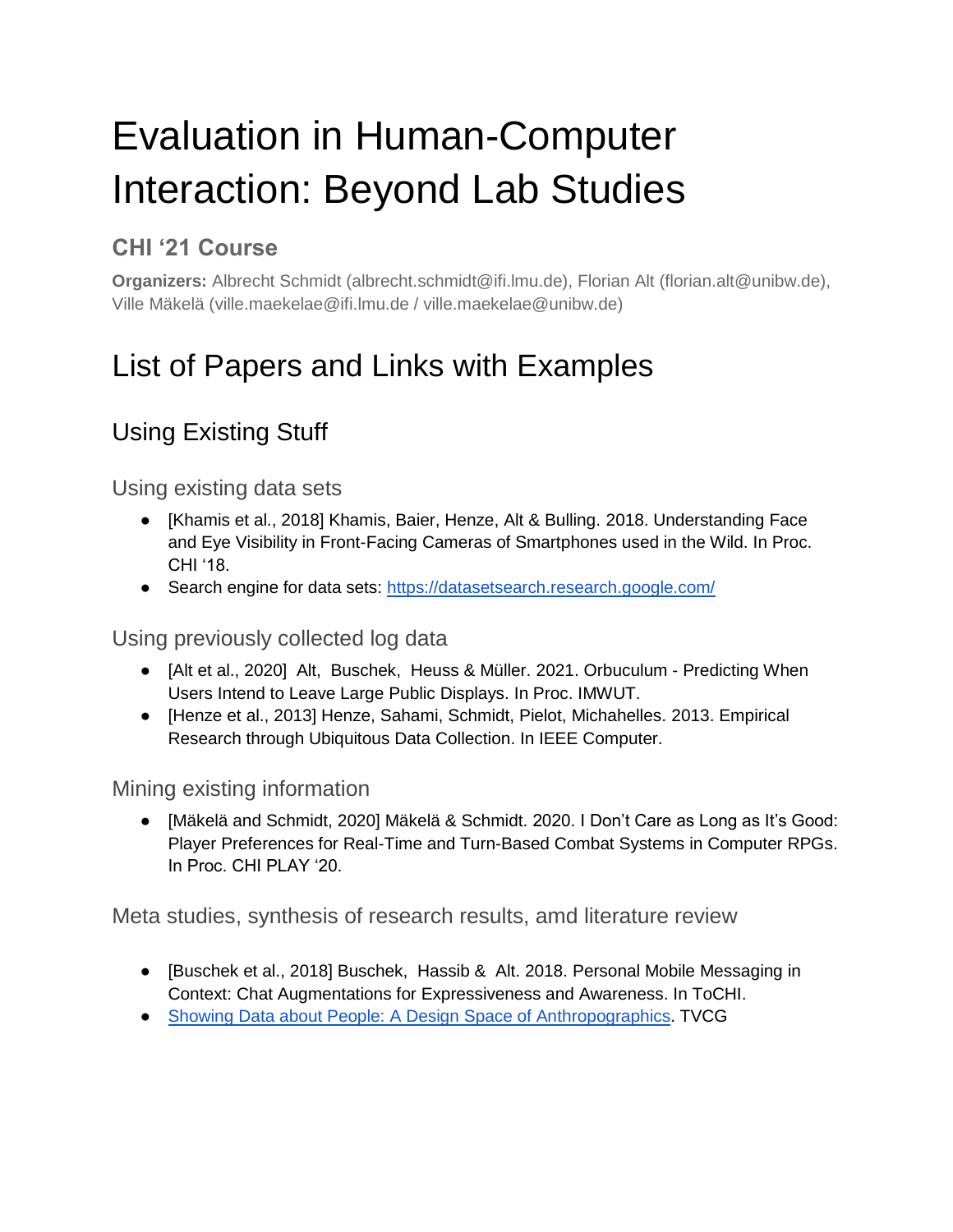## Web and App Usage

Tools

- SoSci: [https://www.soscisurvey.de](https://www.soscisurvey.de/)
- Search Engine for Data Sets:<https://datasetsearch.research.google.com/>

#### **Recruiting**

- Amazon Mechanical Turk: [https://www.mturk.com](https://www.mturk.com/)
- XRDRN (Recruit VR participants remotely): https://www.xrdrn.org
- Prolific: [https://www.prolific.co](https://www.prolific.co/)

#### Creating (stand-alone) applications

- [Schneegass et al., 2014] Schneegass, Steimle, Bulling, Alt & Schmidt. 2014. SmudgeSafe: geometric image transformations for smudge-resistant user authentication. In Proc. UbiComp '14).
- [von Zezschwitz et al., 2016] von Zezschwitz, Eiband, Buschek, Oberhuber, De Luca, Alt, & Hussmann. 2016. On quantifying the effective password space of grid-based unlock gestures. In Proc. MUM '16.

#### Piggybacking experiment

- [Buschek et al.,. 2018] Buschek, Bisinger & Alt. 2018. ResearchIME: A Mobile Keyboard Application for Studying Free Typing Behaviour in the Wild. In Proc. CHI '18.
- [Henze et al., 2013] Henze, Sahami, Schmidt, Pielot, Michahelles. 2013. Empirical Research through Ubiquitous Data Collection. In IEEE Computer.

How to ask for consent:<http://pielot.org/wp-content/uploads/2011/03/Pielot2011-Consent.pdf>

### New Methods

#### **Ethnographic**

● Martin Porcheron, Joel E. Fischer, Stuart Reeves, and Sarah Sharples. 2018. Voice Interfaces in Everyday Life. In Proceedings of the 2018 CHI Conference on Human Factors in Computing Systems (CHI '18). Association for Computing Machinery, New York, NY, USA, Paper 640, 1–12. DOI:https://doi.org/10.1145/3173574.3174214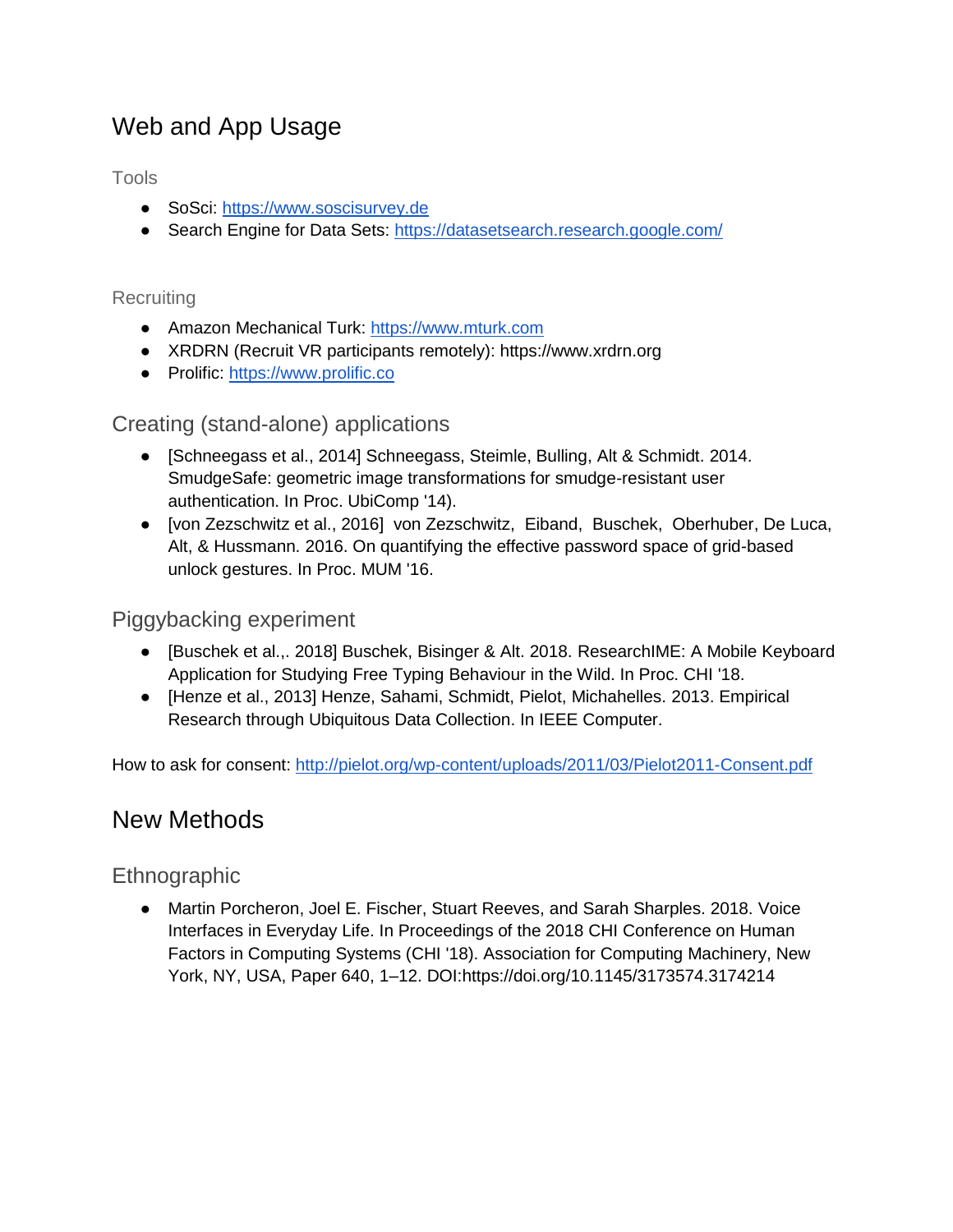## Users at Home

Engage with users through remote communication

- [Fröhlich et al., 2021] Fröhlich, Wagenhaus, Schmidt, Alt. Don't stop me know! Exploring Challenges of First-Time Cryptocurrency Users. In Proc. DIS '21 (to appear)
- [Rivu et al., 2021]. Rivu, Mäkelä, Prange, Delgado Rodriguez, Piening, Zhou, Köhle, Pfeuffer, Abdelrahman, Hoppe, Schmidt, & Alt. 2021. Remote VR Studies: A Framework for Running Virtual Reality Studies Remotely Via Participant-Owned HMDs. arXiv preprint. [CASE STUDY 2]
- [Thomas and Holmquist 2021] Derianna Thomas and Lars E. Holmquist. 2021. Is Functionality All That Matters? Examining Everyday User Opinions of Augmented Reality Devices. In IEEE 7th Workshop on Everyday Virtual Reality (WEVR). IEEE. [https://wevr.adalsimeone.me/2021/WEVR2021\\_Thomas.pdf](https://wevr.adalsimeone.me/2021/WEVR2021_Thomas.pdf)

Create prototypes that can be experienced remotely

● [Rivu et al., 2021]. Rivu, Mäkelä, Prange, Delgado Rodriguez, Piening, Zhou, Köhle, Pfeuffer, Abdelrahman, Hoppe, Schmidt, & Alt. 2021. Remote VR Studies: A Framework for Running Virtual Reality Studies Remotely Via Participant-Owned HMDs. arXiv preprint. [CASE STUDY 1]

Supply study equipment to your users at home

- [Bramley et al., 2018] Bramley, Goode, Anderson, & Mary. 2018. Researching in-store, at home: Using virtual reality within quantitative surveys. International Journal of Market Research 60, 4 (2018), 344–351.
- [Prange et al., 2019] Prange, Tiefenau, von Zezschwitz, Alt. Towards Understanding User interaction in Future Smart Homes. In Proc. CHI EA'19.

## New Approaches to Evaluation

Running studies in virtual reality

- [Mäkelä et al., 2020]. Mäkelä, Radiah, Alsherif, Khamis, Xiao, Borchert, Schmidt, & Alt. 2020. Virtual Field Studies: Conducting Studies on Public Displays in Virtual Reality. In Proc. CHI '20.
- [Rivu et al., 2021]. Rivu, Jiang, Mäkelä, Hassib, & Alt. 2021. Exploring Emotions and Emotion ElicitationTechniques in Virtual Reality. In Proc. INTERACT '21 (to appear).
- [Rivu et al., 2021]. Rivu, Mäkelä, Prange, Delgado Rodriguez, Piening, Zhou, Köhle, Pfeuffer, Abdelrahman, Hoppe, Schmidt, & Alt. 2021. Remote VR Studies: A Framework for Running Virtual Reality Studies Remotely Via Participant-Owned HMDs. *arXiv preprint*.